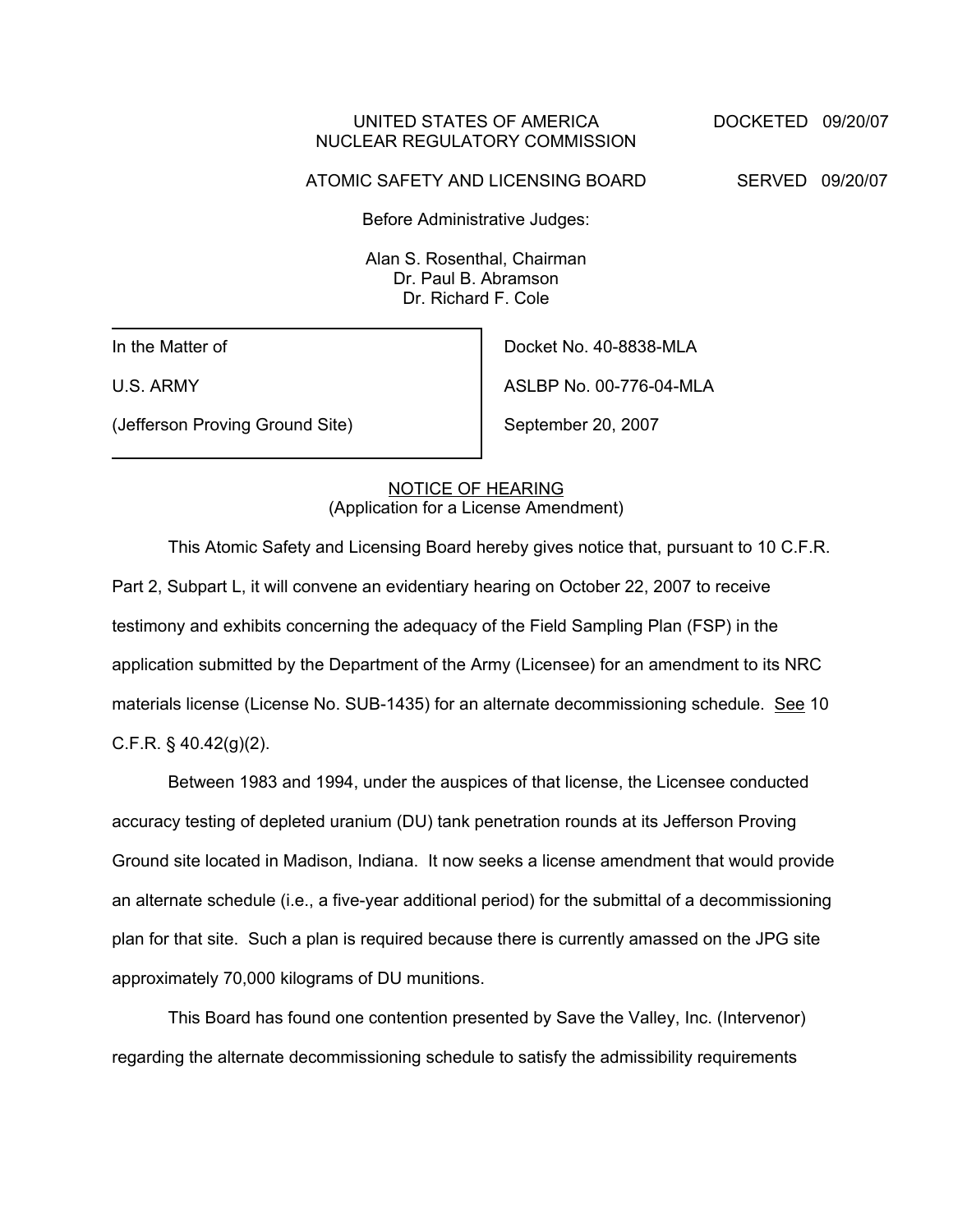imposed by 10 C.F.R. § 2.309(f)(1). LBP-06-6, 63 NRC 167 183-85 (2006). That contention asserts (id. at 183):

As filed, the FSP is not properly designed to obtain all the verifiable data required for reliable dose modeling and accurate assessment of the effects on exposure pathways of meteorological, geological, hydrological, animal, and human features specific to the JPG site and its surrounding area.

On December 20, 2006 and May 1, 2007, the Board rejected Intervenor's other contentions as

inadmissable. See LBP-06-27, 64 NRC 438 (2006); LBP-07-07, 65 NRC \_\_ (slip op.) (2007).

A. Date, Time, and Location of Evidentiary Hearing

The evidentiary hearing in this proceeding, which will be open to the public,<sup>1</sup> will begin

on Monday, October 22, 2007 at 10:30 A.M., and will continue day-to-day, ending no later

than Friday, October 26 at 5:00 P.M., at the location specified below:

Madison City Hall 101 W. Main Street Madison, IN 47250

B. Submitting Written Limited Appearance Statements

Any person not a party to the proceeding, including persons who are affiliated with or

represented by a party, may submit to the Board at any time a written limited appearance

statement setting forth his or her position on matters of concern relating to this proceeding. See

10 C.F.R. § 2.315(a). Although these statements do not constitute testimony or evidence in the

 $1$  Members of the public who plan to attend the evidentiary hearing are advised that security measures may be employed at the entrance to the facility, including searches of hand-carried items such as briefcases, backpacks, packages, etc. In addition, signs, banners, posters and displays will be prohibited because they are disruptive to the conduct of the adjudicatory process. See Procedures for Providing Security Support for NRC Public Meetings/ Hearings, 66 Fed. Reg. 31,719 (June 12, 2001).

In the event that a party deems it necessary to discuss protected information at the hearing, that portion of the hearing will be closed to the public. See 10 C.F.R. § 2.390(a)(4).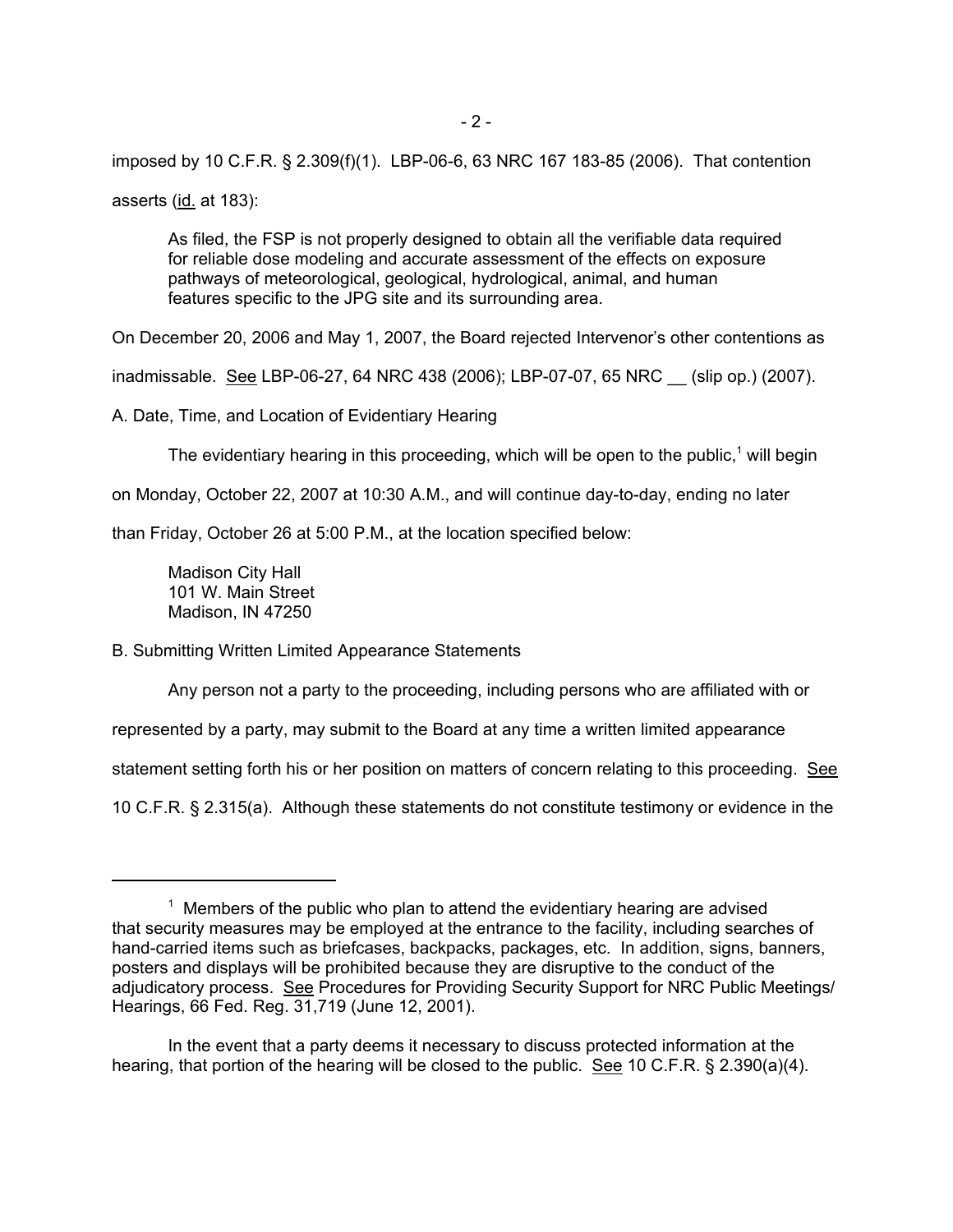proceeding, they nonetheless may assist the Board and/or the parties in their consideration of

the issues. Such statements should be submitted to:

| Mail:   | Office of the Secretary<br>Rulemakings and Adjudications Staff<br>U.S. Nuclear Regulatory Commission<br>Washington, D.C. 20555-0001 |
|---------|-------------------------------------------------------------------------------------------------------------------------------------|
| Fax:    | (301) 415-1101 (verification (301) 415-1966)                                                                                        |
| E-mail: | hearingdocket@nrc.gov                                                                                                               |

In addition, using the same method of service, a copy of the written statement must be sent to

the Chairman of this Licensing Board as follows:

| Mail: | Administrative Judge Alan S. Rosenthal<br>c/o: Meg Parish, Esq., Law Clerk |
|-------|----------------------------------------------------------------------------|
|       | Atomic Safety and Licensing Board Panel                                    |
|       |                                                                            |
|       | Mail Stop T-3 F23                                                          |
|       | U.S. Nuclear Regulatory Commission                                         |
|       | Washington, D.C. 20555-0001                                                |
|       |                                                                            |

Fax: (301) 415-5599 (verification (301) 415-6094)

Email: map4@nrc.gov

On Tuesday July 18, 2006, this Board entertained oral limited appearance statements from members of the public in connection with this proceeding. See Notice (Notice of Opportunity To Make Oral or Written Limited Appearance Statements), 71 Fed. Reg. 33,776 (June 6, 2006). Another such opportunity for oral statements will not be presented at this time.

C. Availability of Documentary Information Regarding the Proceeding

Documents relating to this proceeding are available for public inspection at the Commission's Public Document Room (PDR), located at One White Flint North, 11555 Rockville Pike (first floor), Rockville, Maryland, or electronically from the publicly available records component of NRC's document system (ADAMS). ADAMS is accessible from the NRC web site at www.nrc.gov/reading-rm/adams.html (Electronic Reading Room). Persons who do not have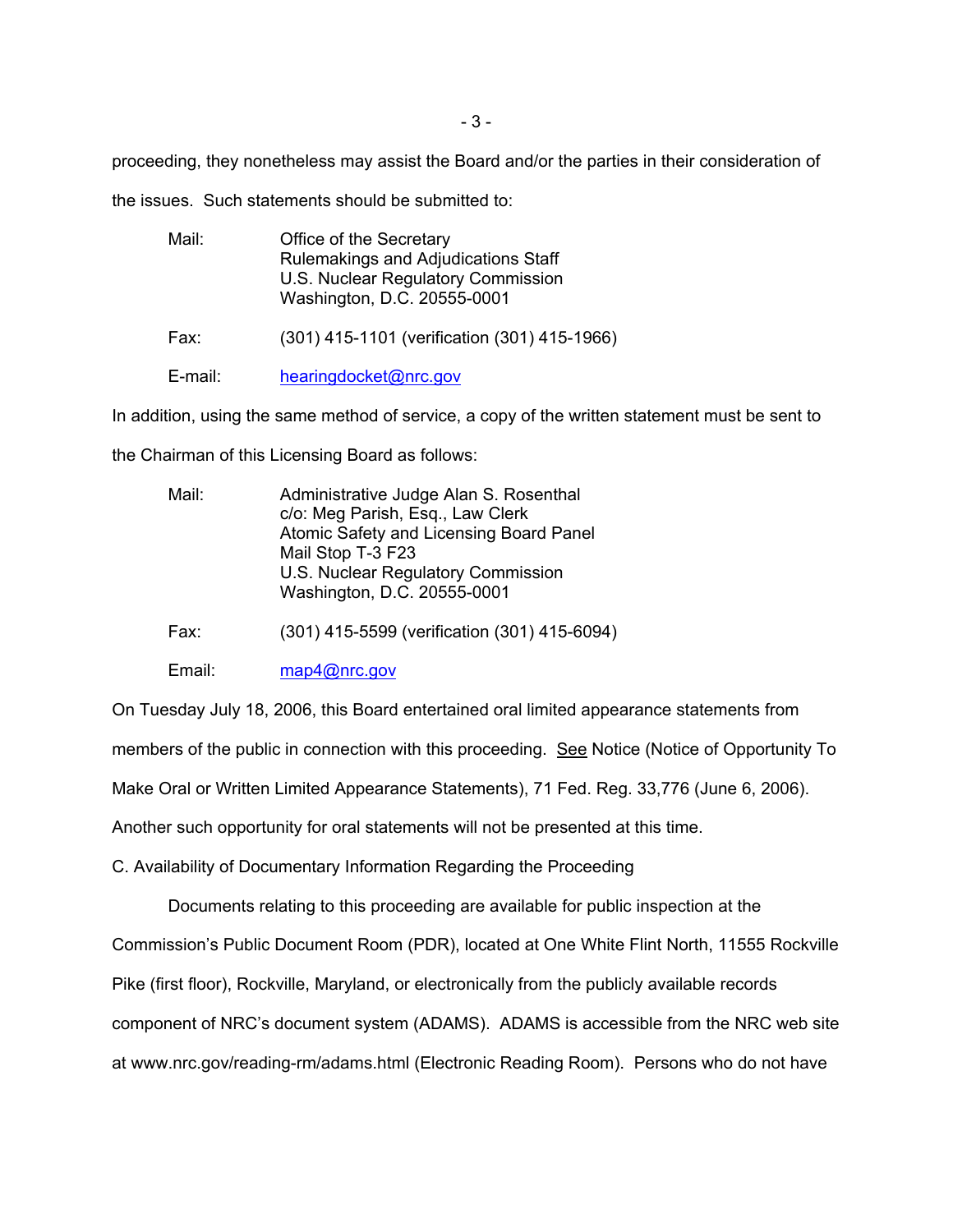access to ADAMS or who encounter problems in accessing the documents located in ADAMS should contact the NRC PDR reference staff by telephone at (800) 397-4209 or (301) 415-4737, or by e-mail to pdr@nrc.gov.

It is so ORDERED.

FOR THE ATOMIC SAFETY AND LICENSING BOARD2

 */RA/*  Alan S. Rosenthal, Chairman ADMINISTRATIVE JUDGE

Rockville, Maryland September 20, 2007

 $2$  Copies of this Memorandum and Order were sent this date by Internet electronic mail transmission to counsel for (1) the Licensee, (2) the NRC Staff, and (3) Intervenor.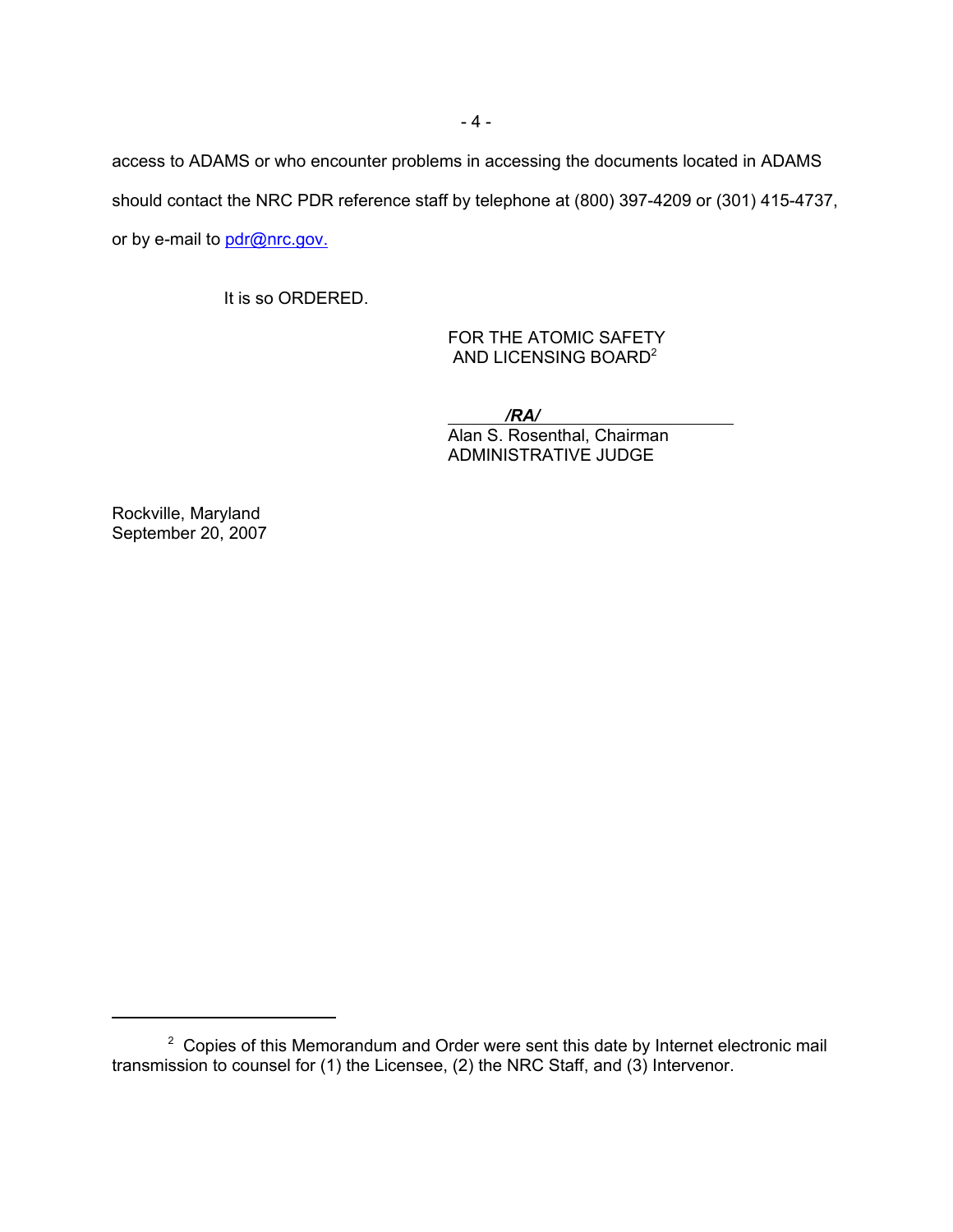# UNITED STATES OF AMERICA NUCLEAR REGULATORY COMMISSION

In the Matter of (1)

U.S. ARMY (U.S. ARMY ) Docket No. 40-8838-MLA

(Jefferson Proving Ground) )

# CERTIFICATE OF SERVICE

)

 ) ) )

I hereby certify that copies of the foregoing LB NOTICE OF HEARING (APPLICATION FOR A LICENSE AMENDMENT) have been served upon the following persons by U.S. mail, first class, or through internal NRC distribution.

Office of Commission Appellate **Adjudication** U.S. Nuclear Regulatory Commission Washington, DC 20555-0001

Administrative Judge Paul B. Abramson Atomic Safety and Licensing Board Panel Mail Stop - T-3 F23 U.S. Nuclear Regulatory Commission Washington, DC 20555-0001

Susan L. Uttal, Esq. David E. Roth, Esq. James P. Biggins, Esq. Andrea L. Silvia, Esq. Office of the General Counsel Mail Stop - O-15 D21 U.S. Nuclear Regulatory Commission Washington, DC 20555-0001

Richard Hill, President Save The Valley, Inc. P.O. Box 813 Madison, IN 47250

Administrative Judge Alan S. Rosenthal, Chair Atomic Safety and Licensing Board Panel Mail Stop - T-3 F23 U.S. Nuclear Regulatory Commission Washington, DC 20555-0001

Administrative Judge Richard F. Cole Atomic Safety and Licensing Board Panel Mail Stop - T-3 F23 U.S. Nuclear Regulatory Commission Washington, DC 20555-0001

Michael A. Mullett, Esq. Mullett & Associates, LLC 309 West Washington Street, Suite 233 Indianapolis, IN 46204-2721

Larry D. Manecke, Esq. **Commander** Rock Island Arsenal ATTN: AMSTA-RI-GC (L. MANECKE) 1 Rock Island Arsenal Rock Island, IL 61299-5000